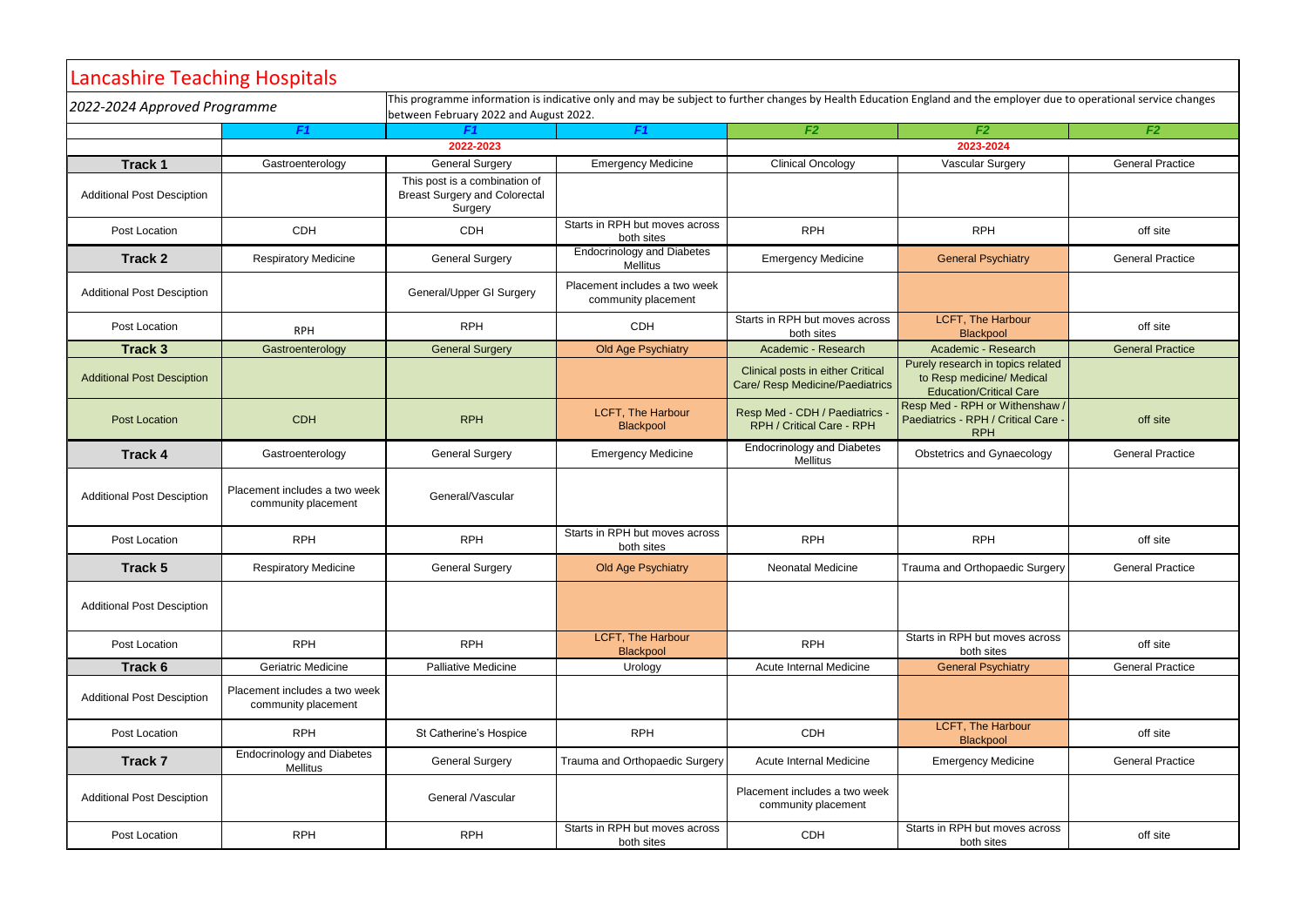| <b>Track 8</b>                    | Geriatric Medicine                                   | <b>General Psychiatry</b>                    | <b>Vascular Surgery</b>                      | Gastroenterology                             | Urology                                      | <b>General Practice</b> |
|-----------------------------------|------------------------------------------------------|----------------------------------------------|----------------------------------------------|----------------------------------------------|----------------------------------------------|-------------------------|
| <b>Additional Post Desciption</b> | Placement includes a two week<br>community placement |                                              | General/Vascular Surgery                     |                                              |                                              |                         |
| Post Location                     | CDH                                                  | <b>LCFT, The Harbour</b><br>Blackpool        | <b>RPH</b>                                   | <b>RPH</b>                                   | <b>RPH</b>                                   | off site                |
| <b>Track 9</b>                    | <b>Emergency Medicine</b>                            | <b>General Surgery</b>                       | Trauma and Orthopaedic Surgery               | Geriatric Medicine                           | <b>Intensive Care Medicine</b>               | <b>General Practice</b> |
| <b>Additional Post Desciption</b> | <b>Emergency Decisions Unit</b>                      | <b>General Upper GI Surgery</b>              |                                              |                                              | <b>Critical Care Unit</b>                    |                         |
| Post Location                     | <b>RPH</b>                                           | Starts in RPH but moves across<br>both sites | Starts in RPH but moves across<br>both sites | <b>RPH</b>                                   | <b>RPH</b>                                   | off site                |
| Track 10                          | <b>Respiratory Medicine</b>                          | <b>General Surgery</b>                       | <b>Clinical Oncology</b>                     | Trauma and Orthopaedic Surgery               | <b>Emergency Medicine</b>                    | <b>General Practice</b> |
| <b>Additional Post Desciption</b> |                                                      | <b>General/Colorectal Surgery</b>            |                                              |                                              |                                              |                         |
| Post Location                     | CDH                                                  | Starts in RPH but moves across<br>both sites | <b>RPH</b>                                   | Starts in RPH but moves across<br>both sites | Starts in RPH but moves across<br>both sites |                         |
| <b>Track 11</b>                   | Cardiology                                           | <b>General Surgery</b>                       | Trauma and Orthopaedic Surgery               | <b>Neonatal Medicine</b>                     | <b>Emergency Medicine</b>                    | <b>General Practice</b> |
| <b>Additional Post Desciption</b> |                                                      | General/Upper GI Surgery                     |                                              |                                              |                                              |                         |
| Post Location                     | <b>RPH</b>                                           | Starts in RPH but moves across<br>both sites | Starts in RPH but moves across<br>both sites | <b>RPH</b>                                   | Starts in RPH but moves across<br>both sites | off site                |
| Track 12                          | Cardiology                                           | Urology                                      | <b>Renal Medicine</b>                        | <b>Emergency Medicine</b>                    | <b>Obstetrics and Gynaecology</b>            | <b>General Practice</b> |
| <b>Additional Post Desciption</b> |                                                      |                                              |                                              |                                              |                                              |                         |
| Post Location                     | CDH                                                  | <b>RPH</b>                                   | <b>RPH</b>                                   | Starts in RPH but moves across<br>both sites | <b>RPH</b>                                   | off site                |
| Track 13                          | <b>Endocrinology and Diabetes</b><br>Mellitus        | Trauma and Orthopaedic Surgery               | <b>Obstetrics and Gynaecology</b>            | <b>Intensive Care Medicine</b>               | <b>General Surgery</b>                       | <b>General Practice</b> |
| <b>Additional Post Desciption</b> |                                                      |                                              |                                              | <b>Critical Care Unit</b>                    | <b>General/Colorectal Surgery</b>            |                         |
| Post Location                     | CDH                                                  | Starts in RPH but moves across<br>both sites | <b>RPH</b>                                   | <b>RPH</b>                                   | <b>RPH</b>                                   | off site                |
| <b>Track 14</b>                   | <b>Respiratory Medicine</b>                          | Trauma and Orthopaedic Surgery               | <b>Emergency Medicine</b>                    | <b>General Psychiatry</b>                    | <b>General Surgery</b>                       | <b>General Practice</b> |
| <b>Additional Post Desciption</b> | <b>General/Respiratory Medicine</b>                  |                                              |                                              |                                              | <b>General/Breast Surgery</b>                |                         |
| Post Location                     | CDH                                                  | Starts in RPH but moves across<br>both sites | Starts in RPH but moves across<br>both sites | LCFT, The Harbour<br>Blackpool               | CDH                                          | off site                |
| Track 15                          | Cardiology                                           | Paediatrics                                  | Urology                                      | <b>Emergency Medicine</b>                    | Trauma and Orthopaedic Surgery               | <b>General Practice</b> |
| <b>Additional Post Desciption</b> | General/Cardiology Medicine                          | 4 weeks in neonates                          |                                              |                                              | <b>Ortho-Geriatric Post</b>                  |                         |
| Post Location                     | <b>RPH</b>                                           | <b>RPH</b>                                   | <b>RPH</b>                                   | Starts in RPH but moves across<br>both sites | Starts in RPH but moves across<br>both sites | off site                |